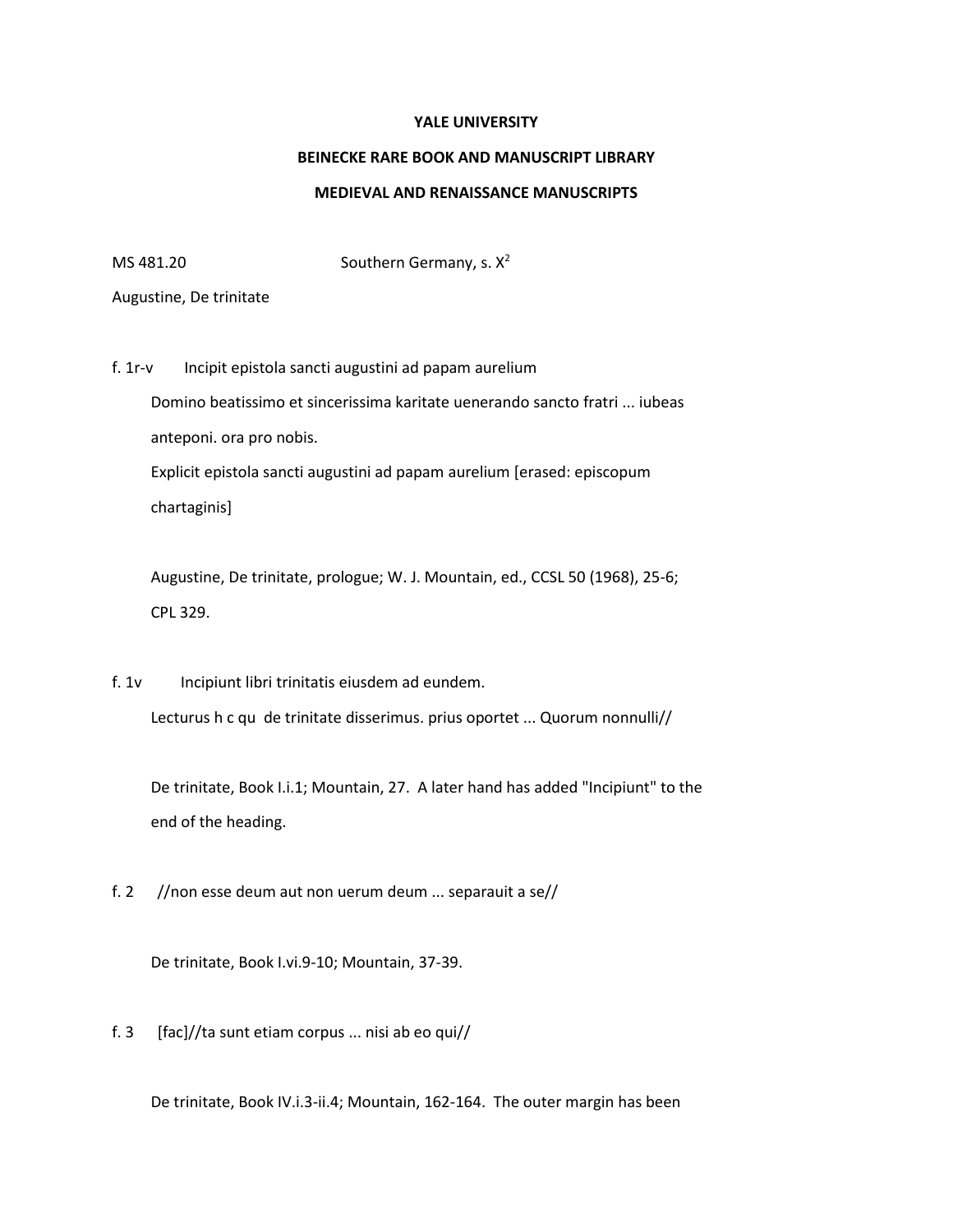trimmed with loss of text.

Parchment. 3 folios. Fols. 1 and 2 measure 210 x 170 mm (written space 175 x 125 mm); fol. 3 measures 225 x 154 mm (written space originally 181 x ca. 125 mm). 1 column. 20 lines. Dry-point ruling on the hair side; double vertical and single horizontal bounding lines.

 Written by three scribes in Caroline minuscule, dated by Berhard Bischoff to the second half of the tenth century (letter of 13 March 1991). A crude 6-line initial "D" ("Domino"; fol. 1r) and 5-line initial "L" ("Lecturus"; fol. 1v) are in brown and orange-red ink; these may be later additions, although the ink colors are the same as those of the text hand. The "L" terminates in a bird's head. 1-line initials are in brown uncials with an enlarged minuscule e, and on fol. 1r are frequently touched with red. Incipits and explicits are in brown rustic capitals, and the word "explicit" is traced with red. The first line of the epistola is in brown square capitals. Punctuation consists primarily of the punctus. The first scribe occasionally uses the punctus elevatus and the punctus versus. There are contemporary corrections in a lighter ink.

 In the lower right corner of fol. 1v there is a faint notation in pencil "289," indicating that this leaf was formerly in the binding of Lambach, Stiftsbibliothek, Ccl 289. A similar "284" is written in pencil in the lower right corner of fol. 2r; the number "284" is also written in ink at the top of fol. 2r, indicating that this leaf was the front flyleaf in Lambach Ccl 284 (the crossed-out number "70", which is next to "284", is the old number of Ccl 284). These leaves were briefly described by Holter (1957), 441, no. 3, who saw them while they were still at Lambach. Holter also suggests that a leaf from the binding of Ccl 311 belonged to the Augustine manuscript (Holter [1957], no. 7), but his description of that leaf does not correspond to any of the Beinecke fragments. Another leaf of this manuscript, preserving Book IV.iv-vi, is now preserved as Lambach Fragment 8/11. According to Prof. Hartmut Hoffmann, letter of 8 Novmber 1996, the front and back inside boards of Berlin, Staatsbibliothek zu Berlin Preussischer Kulturbesitz, theol. lat. qu. 140 (from Lambach) have offsets images from leaves of this manuscript, containing Book IV.i and IV.5-6, corresponding, at least in part, to the Lambach Fragment 8/11.

 The Lambach library catalogue in Lambach Cml XIX includes a copy of Augustine's "De sancta trinitate," which may refer to the volume preserved in these leaves. See Holter (1956),